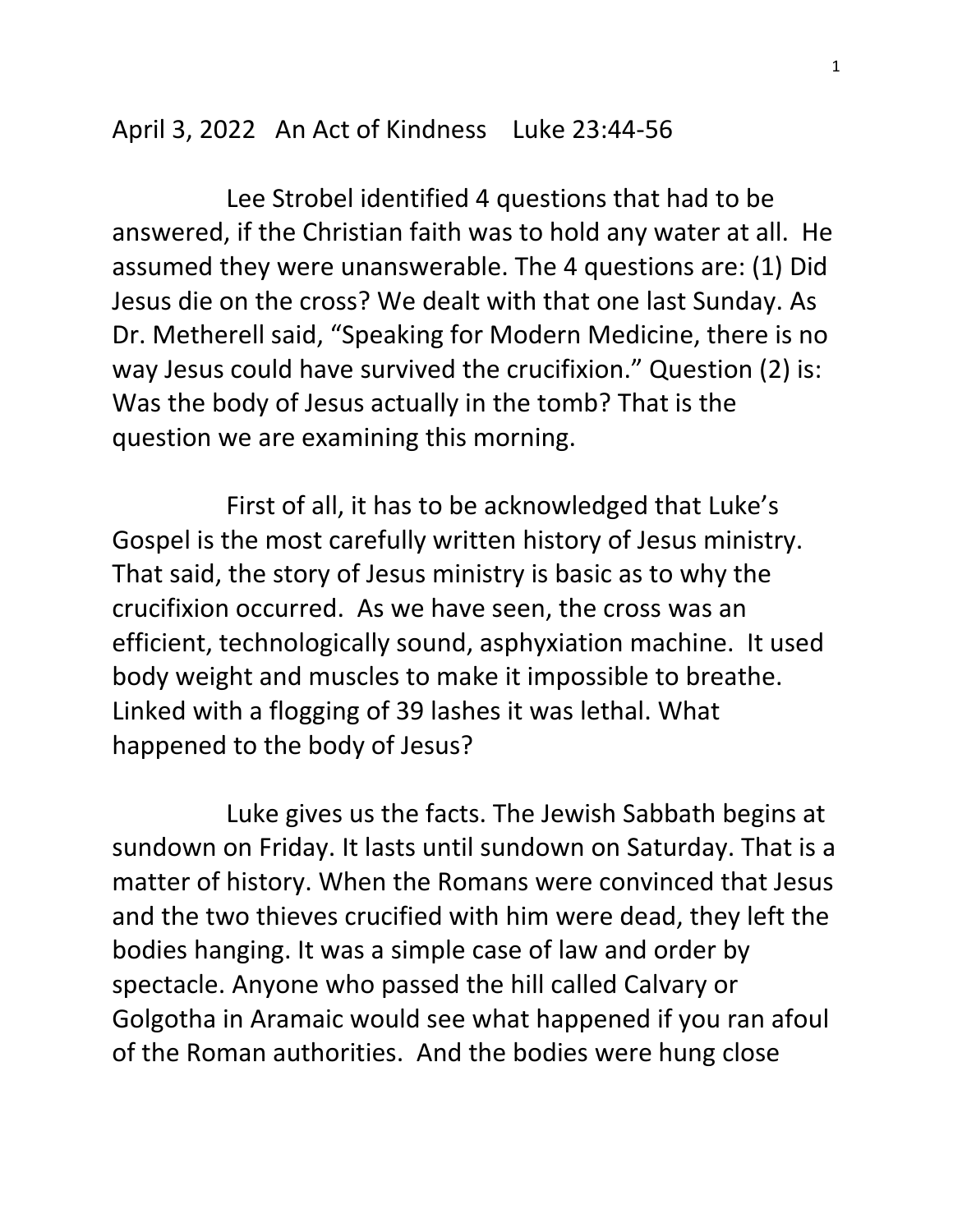enough to the ground that you could see every ugly and bloody detail of how these 3 died.

 Remember that Matthew, Mark and John were definitely Jewish. They attest to the fact that the "Jews" wanted the bodies taken down before the beginning of Sabbath. What they mean is the Rabbinical Council of Jerusalem wanted the bodies out of sight before the Sabbath began. Enter Joseph of Arimathea. He was a rabbi. He was a member of the Rabbinical Council of Jerusalem. He was not without influence. Luke tells us he had not consented to their decision to see Jesus crucified. That does not mean he voted against the majority. He was too politically astute to do that. He did not attend the meeting. He along with his friend Nicodemus were sympathetic to Jesus. They witnessed some of the miracles of healing. They were impressed by Jesus" teaching. HE knew the Scriptures and the Law of the Old Testament, and the Psalms and the Prophets better than most. Joseph was one of those Pharisees who listened to Jesus teach, and asked questions and took the answers and thought about them. He was a good man.

 He knew what the Council had decided. He knew when it was smart to keep his mouth closed. He also knew what the Council wanted done. No dead bodies hanging on crosses during the Sabbath. Especially the Sabbath during Passover season. He either volunteered to take care of this detail, or he knew he could get it done. The door of Pontius Pilate was open to a member of the Council. He went. He made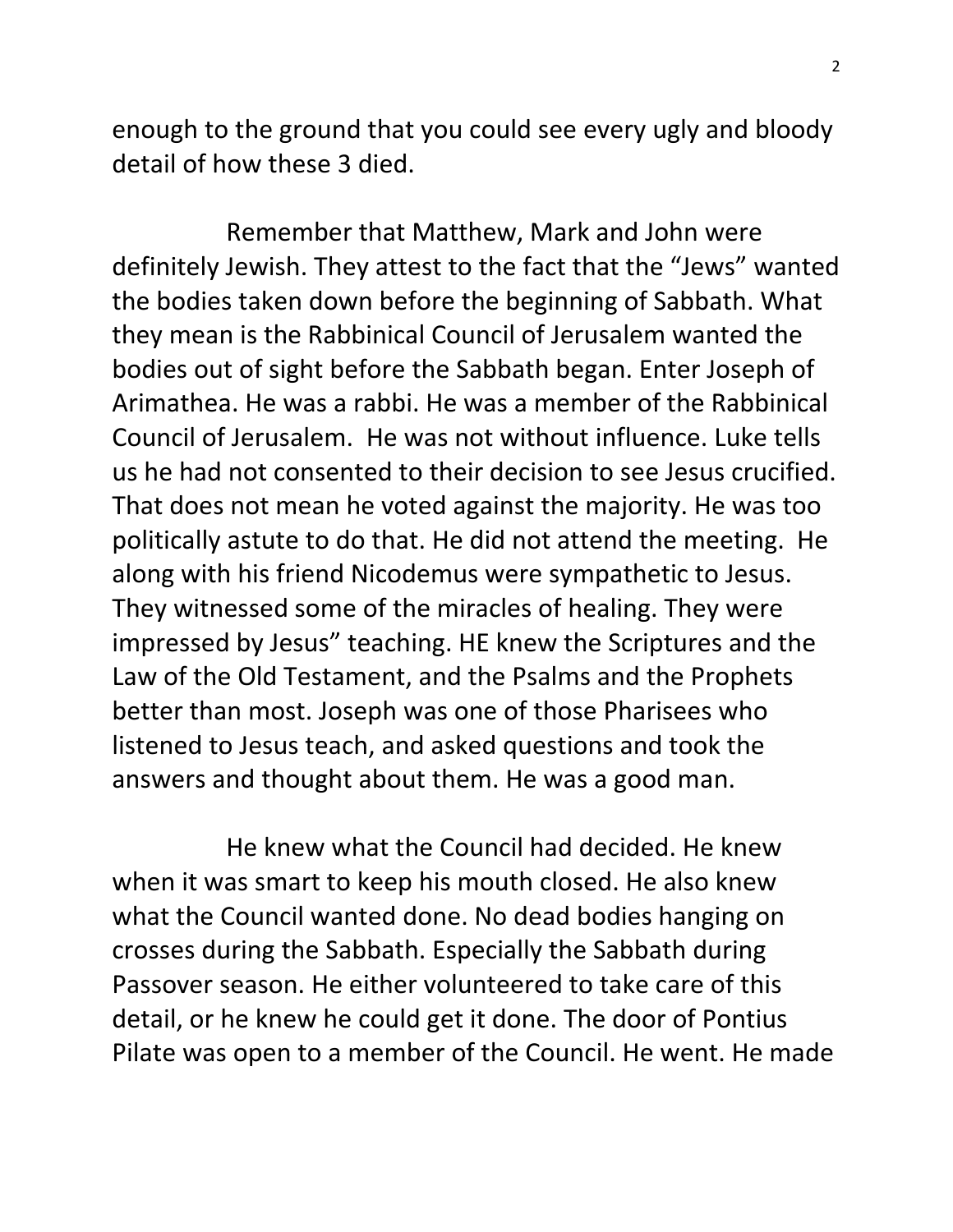the request for the body of Jesus. He was diplomatic, played nice, got permission.

 Luke says he took it down himself. Did the soldiers help? I can't answer that definitively. But if he had a note from Pilate, the soldiers would certainly have been more than willing to help with the task. Joseph of Arimathea and his friend, colleague, secret disciple of Jesus named Nicodemus had access to a new tomb that had been created by hewing stone. It was a rich man's tomb. And as Jewish priests, they were committed to giving Jesus of Nazareth a decent Jewish burial. That is why I say, this was an act of kindness. They had liked what they had heard Jesus teach. They were comfortable with his theology. They recognized they did not have the power to stop the Crucifixion Train. So they went home. And then out of respect they tried to do the right thing, with Jesus body.

 They would have taken it and washed it. They would have handled it with respect. Matthew says Joseph of Arimathea bought the tomb for himself. He also says Joseph bought the linen. John says Nicodemus provided 75 pounds of myrrh and aloes. 75 pounds of anything is hard to carry a distance. They wrapped Jesus' body in linen and added the spices to control the smell of decomposition. The laid the body in the tomb. Joseph rolled the stone into place to seal it. The sun was still above the horizon. Being priests, they probably said the appropriate prayers. They were trying to get something right out of all this terrible reality.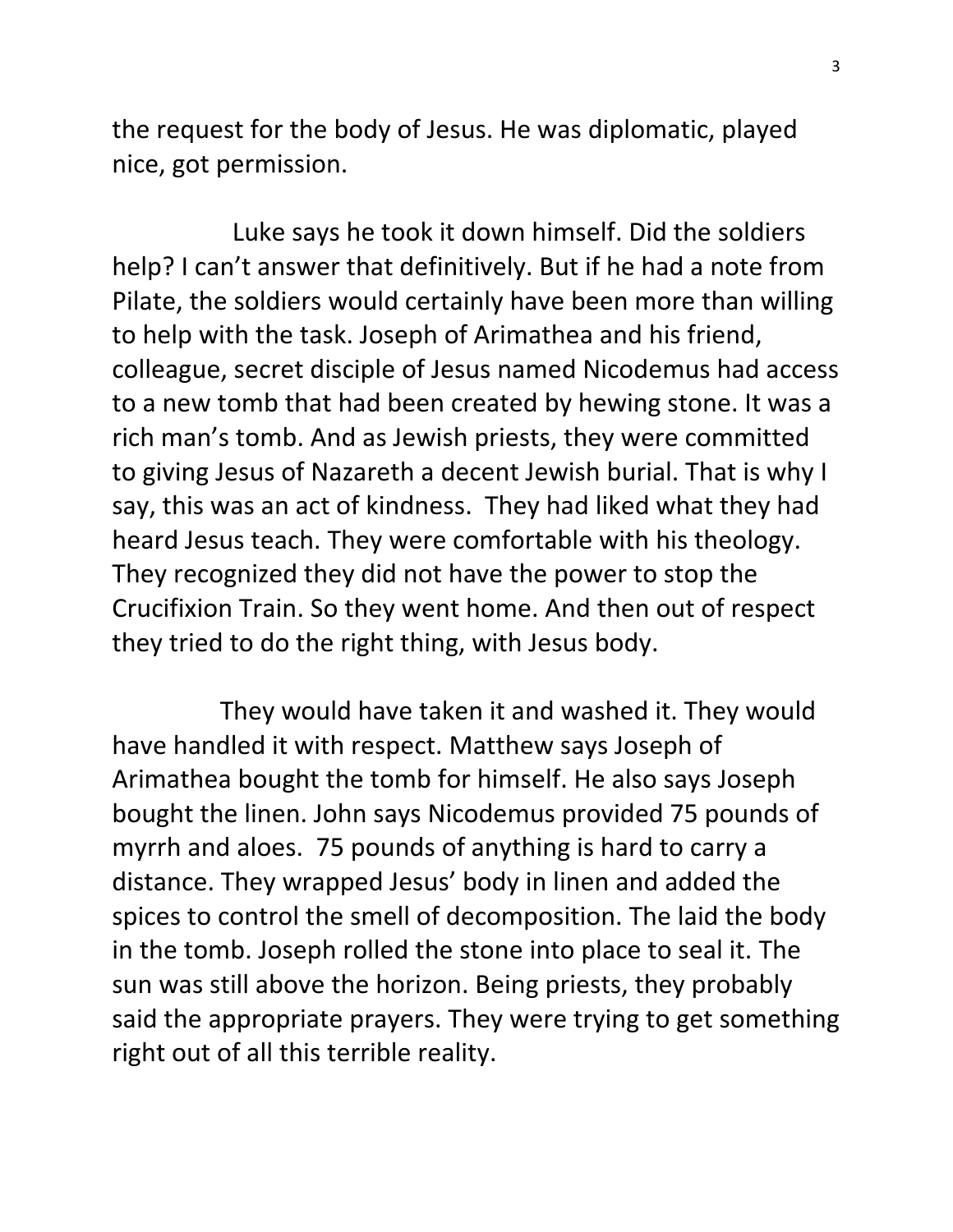It was an act of kindness, on a day when there had been so much brutality. And that is not the end of the story. Matthew, Mark and Luke say that Mary Magdalene and the "other Mary," that is not Mary Jesus mother, watched. They saw what Joseph and Nicodemus did. And they took note of the exact location of the tomb. When Joseph and Nicodemus left, so did they but they bought spices with the intention of anointing the body themselves. But they did not go out on the Sabbath. They observed the day of rest.

 Meanwhile, other things were happening. A delegation from the Council paid yet another visit to Pilate Matthew tells us. They remembered Jesus had said he would rise on the third day. They asked for Roman soldiers to guard the tomb so that no one could come and steal the body. Pilate gave the order. A detail was dispatched along with the direction that the priests should make the tomb as secure as they could. So they put a seal on the stone. That meant it was undisturbed at the time. And the guard was posted to see it stayed that way.

 What we can say without any doubt is that there was a time when the body was in the tomb, and the tomb was sealed, and a Roman guard detail was posted to see to its security.

 Jesus died on the cross. His body was placed with respect and dignity in a new tomb, in a garden, the women saw it happen. The Rabbinical Council of Jerusalem placed a seal on